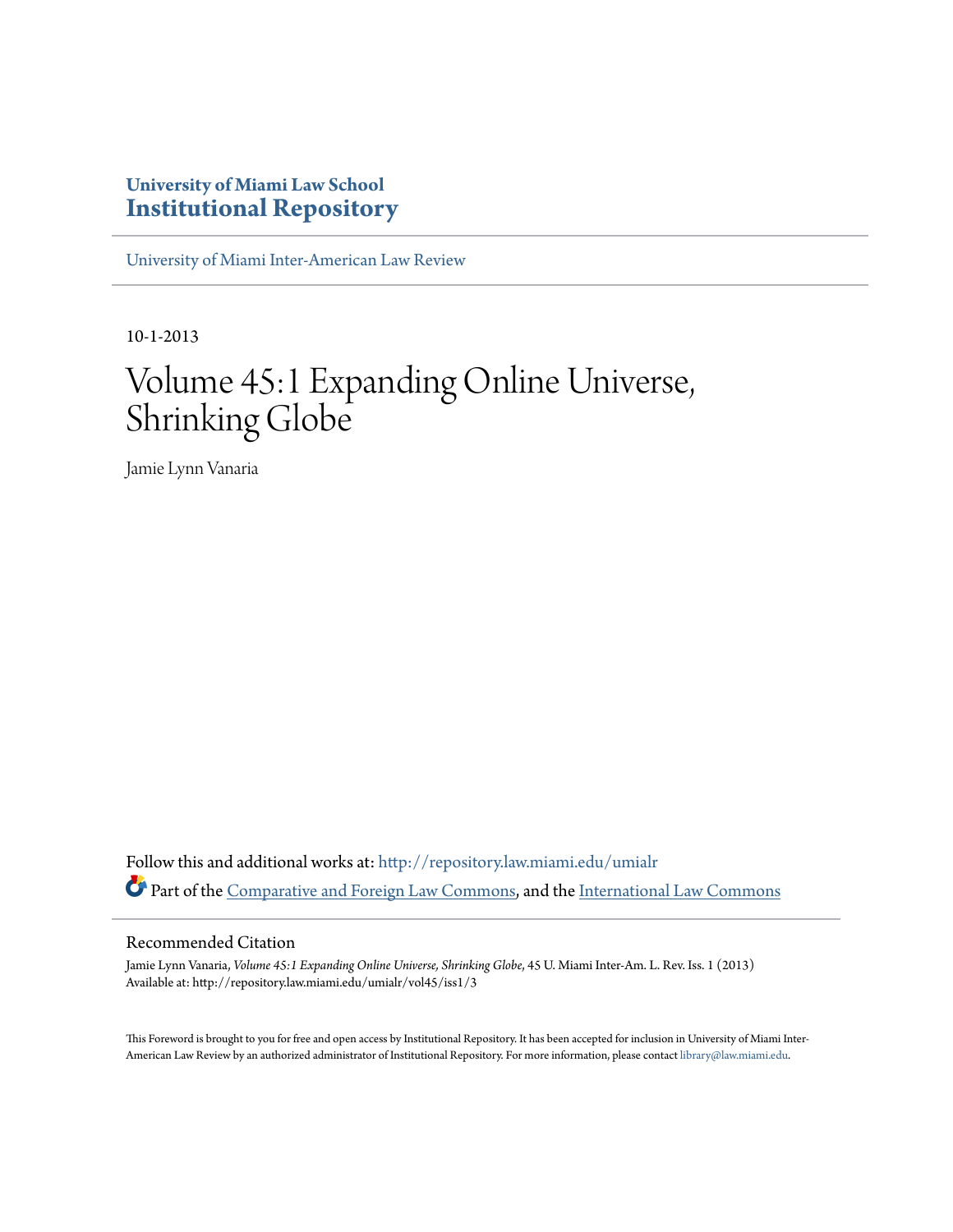## **Volume 45:1 Expanding Online Universe, Shrinking Globe**

## Jamie Lynn Vanaria, Editor-in-Chief1

## PRACTITIONER ARTICLES AND STUDENT NOTES

The Inter-American Law Review (IALR) has always analyzed the legal, social, and economic connections among people in the Western Hemisphere and beyond. With the emergence of the Internet and air travel, these connections have become not only instantaneous, but also inescapable. Volume 45:1 (Fall 2013) touches on immigration, foreign arbitration, data protection, and includes a trio of Caribbean-focused articles. Interwoven throughout these articles are threads about citizenship, foreign aid and influence, extradition treaties and criminal law, and exciting technological innovations.

In *Facilitando the Cloud: Data Protection Regulation as a Driver of National Competitiveness in Latin America*, Horacio Gutierrez and Daniel Korn write about the rapidly burgeoning potential for cloud computing throughout Latin America, and the relevant regulatory schemes pertaining to cloud computing. IALR honored Attorney Gutierrez as its 2013 Lawyer of the Americas. Attorney Gutierrez is the Corporate Vice President and Deputy General Counsel of Microsoft Corporation. Mr. Korn is the Director of Corporate Affairs, Microsoft Latin America, and he travels frequently throughout the region.

Three of our student-written articles expound on the implications of immigration and emigration. In *Ruiz v. Robinson: Stemming the U.S. Citizen Casualties in the War of Attrition Against Undocumented Immigrants*, Andrew Verblow (J.D. May 2013) explores the ramifications of a 2012 decision on the ability of U.S. citizen children of undocumented parents to receive in-state tuition at Florida state colleges and universities. Third-year law student Monique Vieites examines international custody disputes in her note, *Chafin v. Chafin: Protecting a U.S. Parent's Power to Litigate International Abductions*. Daniel McDermott (J.D. December 2013) delves into the interactions between the U.S.

<sup>1.</sup> B.A., Boston University 2007. J.D. Candidate, University of Miami School of Law May 2014.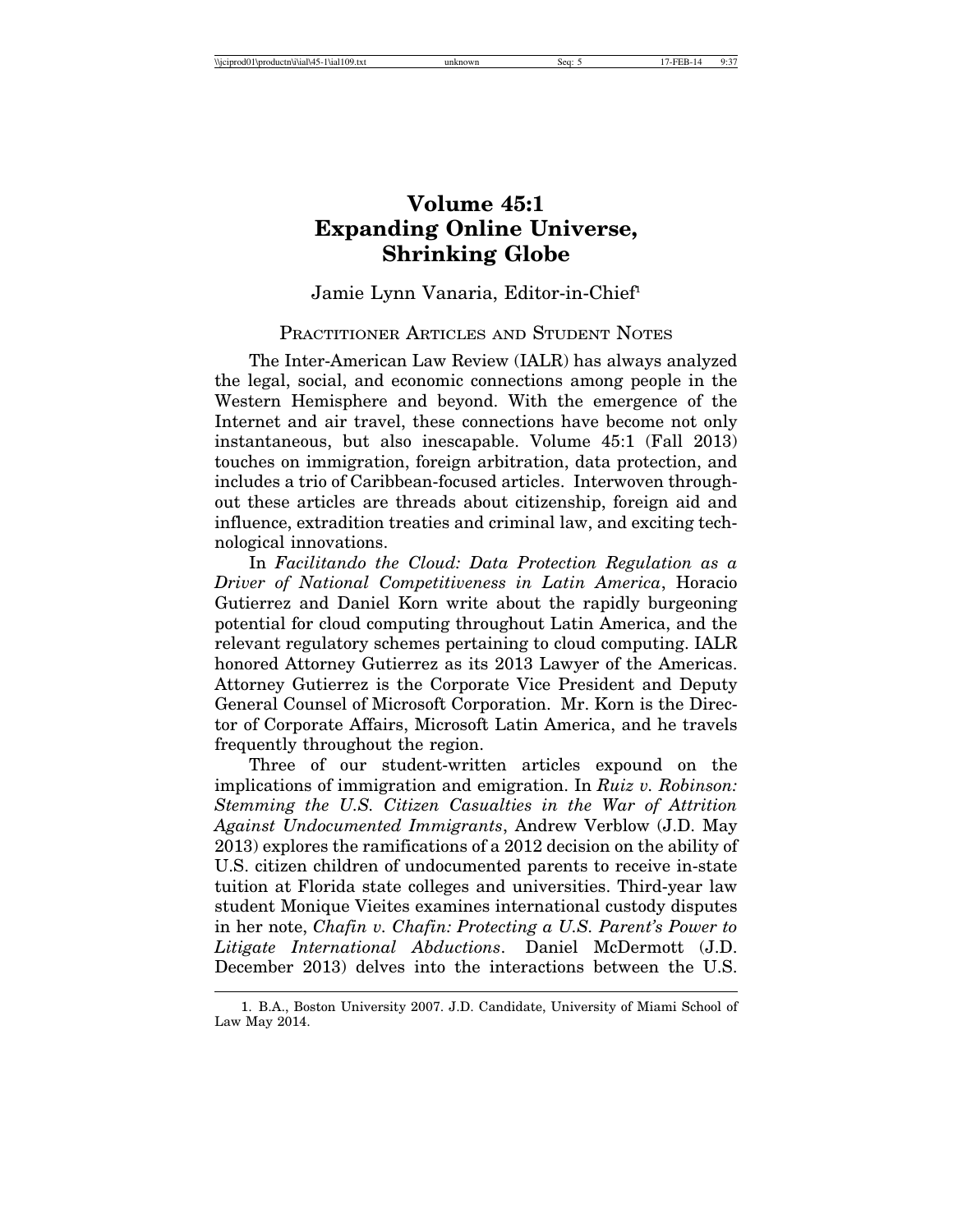criminal justice system and immigration policies in *The Padilla Wrecking Ball: Advocating for Change in Post-Padilla Jurisprudence to Address What Really Ails the Immigration System's Treatment of Noncitizen Defendants in the Post-Conviction Context*.

Third-year student Thomas White shows us a darker side of the sunny cruise line industry in his note about foreign crewmember employees: *Lost at Sea: Rescuing Cruise Line Crewmembers From the Perils of Foreign Arbitration*. Three of our practitioner articles traverse the Caribbean Sea, from Haiti to Jamaica, and onto even further flung Commonwealth Caribbean territories and countries like Trinidad and Tobago. Dr. Louis-Alexandre Berg looks at the barely functioning judicial system in post-earthquake Haiti in his article, *All Judicial Politics Are Local: The Political Trajectory of Judicial Reform in Haiti*. In *The Extradition Treaty Between Jamaica and the United States: Its History and the Saga of Christopher "Dudus" Coke*, Professor Kenneth L. Lewis, Jr. of Nova Southeastern University's Shepard Broad Law Center provides a fascinating study of the extradition treaty that resulted in the apprehension and eventual incarceration of notorious Jamaican drug lord, Christopher Coke. Finally, Barry University School of Law Professor Stephen J. Leacock engages in a thorough comparative analysis between lotteries in the United States and Commonwealth Caribbean countries in his article, *Lotteries and Public Policy in United States and Commonwealth Caribbean Law: Scrutinizing the Success of Lotteries as a Voluntary and "Painless" Tax*.

#### **ACKNOWLEDGEMENTS**

Many acknowledgments and thanks are due for the production of Volume 45:1. First, we would like to thank our staff editors, who perform all of the foundational work here at IALR. IALR staff editors work across multiple language barriers, and they are highly resourceful when finding hard-to-reach sources. Sincerest thanks are due to the 2013-2014 Executive Board and the Articles and Comments Editors, all of whom have made tremendous sacrifices in their academic and personal lives for this publication. Next, we would like to thank Professor Keith Rosenn, our faculty advisor and resident Latin America expert. Thank you also to his assistant, Aurora Gonzalez. We also thank Ms. Gloria Garcia, our administrative assistant. The IALR is extremely grateful to Dean Janet E. Stearns, the Dean of Students, and also to Dean Patricia White, the Dean of the University of Miami School of Law. We are heavily indebted to Emily Horowitz, (J.D. 2012), a post-graduate